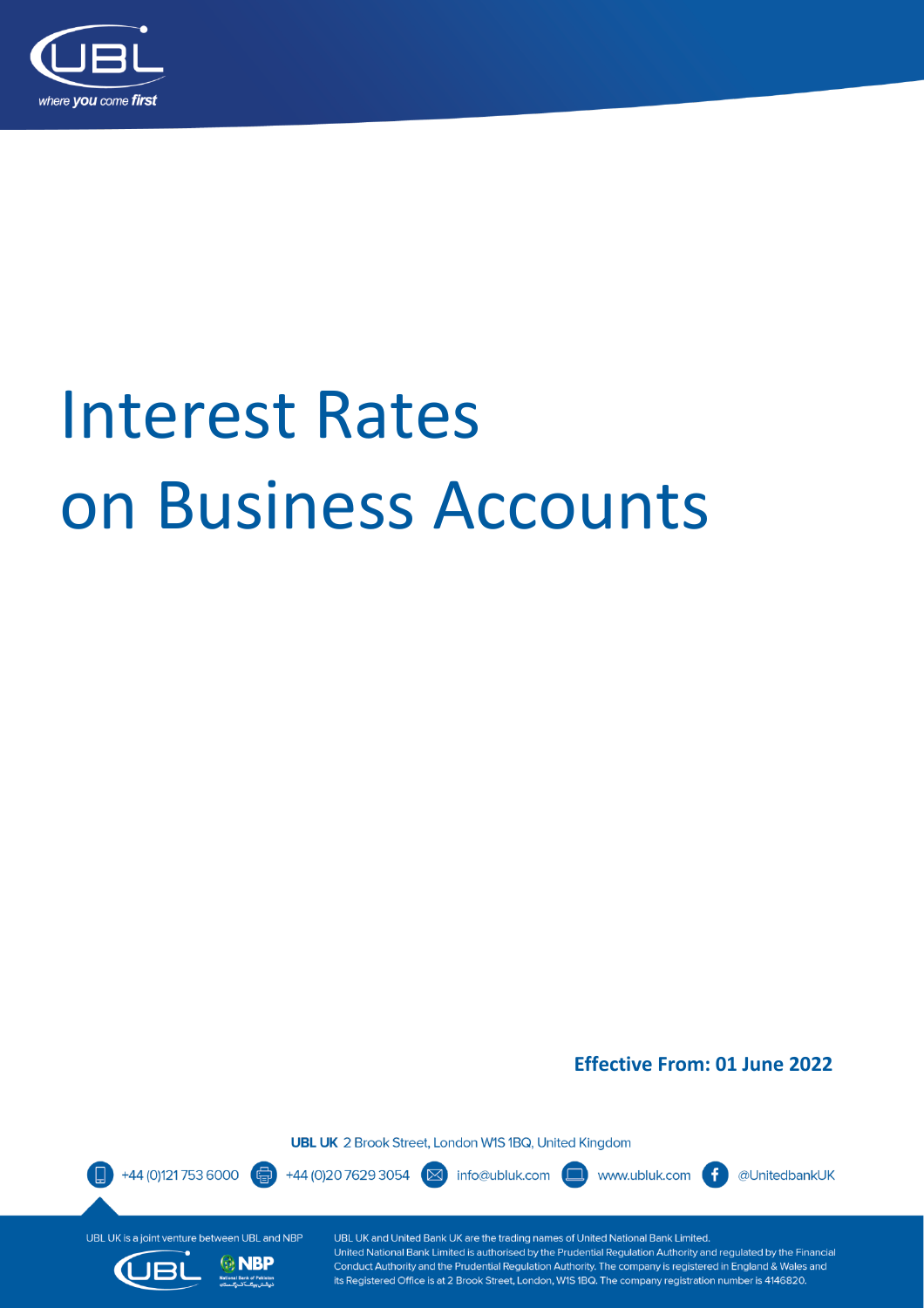

## **IMPORTANT INFORMATION**

- Interest rates are correct as of the date of this Rate Sheet but are subject to change.
- Interest rates for Fixed Term Deposits will remain fixed for the term of deposit once the account has been funded.
- Accounts in process and/or not funded are also subject to interest rate changes. It is the customer's responsibility to complete the required documentation and fund the account within 7 days of application. If the Bank decides to change the interest rates, the rate you applied for will only be valid for 7 days from the date you submit your application.
- Early withdrawal charges apply for early withdrawals or closures. For more details please refer to the Personal Banking Terms and Conditions, and Specific Terms and Conditions section that applies to your account.
- If you have selected an interest payment frequency/option which is less than the term of deposit (i.e. monthly, quarterly or annually), the interest will be paid out to the nominated account provided at the time of opening. The interest is not added to your principal amount at the selected frequency.
- If you have selected interest payment frequency/option at maturity, the interest amount will be added to the principal at the maturity date. In this case, the Gross interest will be higher than the AER.
- UBL UK does not compound interest and interest is not added to your principal amount on any selected interest payment frequency.
- For interest rates above £1,000,000, please contact your local branch or call Customer Services on 0121 753 6000.

#### **Key Definitions:**

- **Gross Interest:** The contractual rate of interest payable before the deduction of income tax at the rate specified by law.
- **AER (Annual Equivalent Rate):** The AER illustrates what the true rate of interest would be if interest was paid and compounded each year. Please note that the actual interest rate, based on the interest payment frequency you choose, will be different than the AER advertised. If interest is paid more frequently than the actual rate applied would be lower.

UBL UK and United Bank UK are the trading names of United National Bank Limited.

2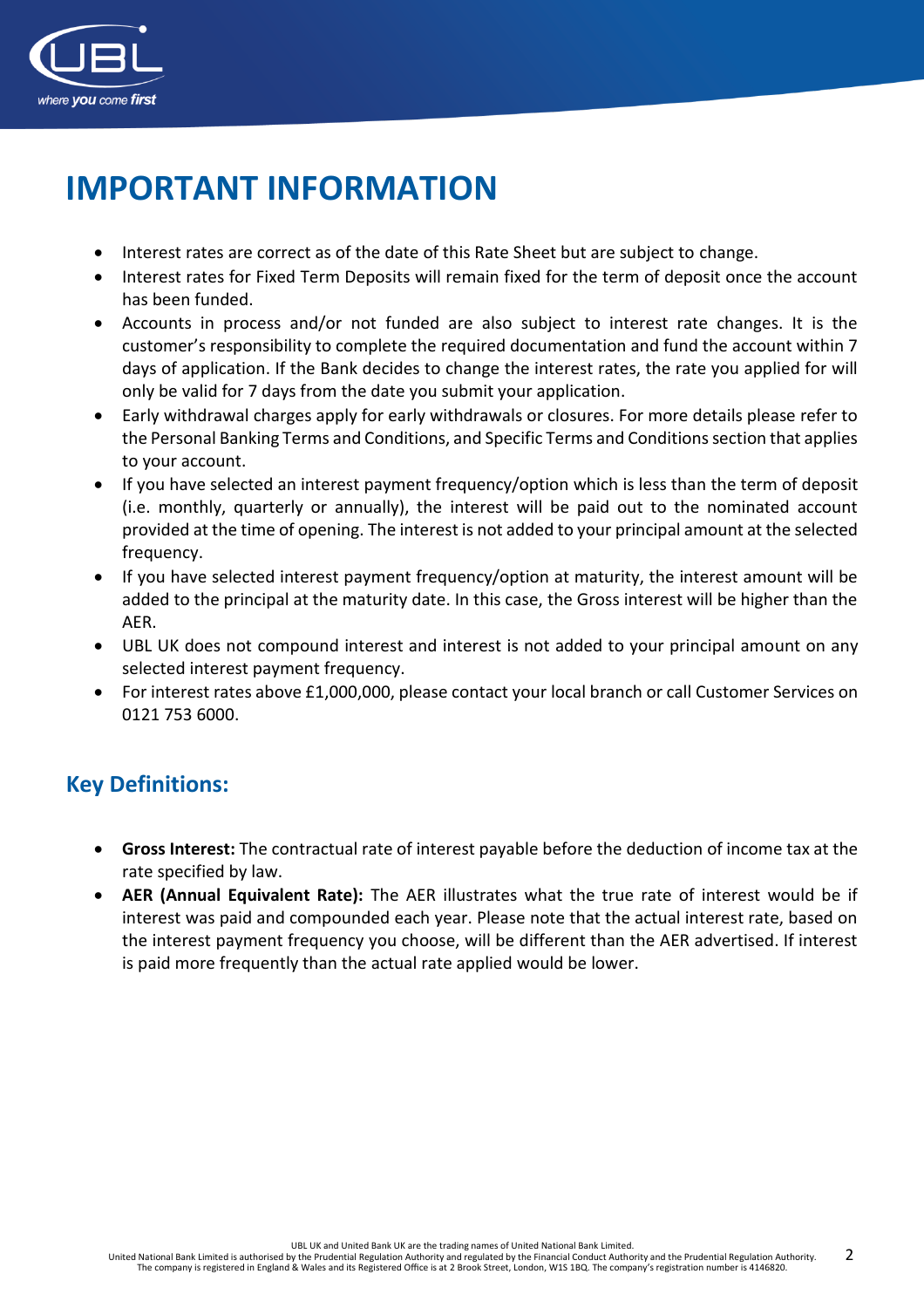

| <b>Fixed Term Deposit Rates (GBP)</b> |            |              |
|---------------------------------------|------------|--------------|
| <b>Term of Deposit</b>                | <b>AER</b> | <b>GROSS</b> |
| 1 Month                               |            |              |
| <b>Interest Paid at Maturity</b>      | 0.05%      | 0.05%        |
| 3 Month                               |            |              |
| <b>Interest Paid at Maturity</b>      | 0.10%      | 0.10%        |
| 6 Month                               |            |              |
| <b>Interest Paid at Maturity</b>      | 0.15%      | 0.15%        |
| 1 Year                                |            |              |
| <b>Interest Paid Monthly</b>          | 2.30%      | 2.28%        |
| <b>Interest Paid Annually</b>         | 2.30%      | 2.30%        |
| 2 Year                                |            |              |
| <b>Interest Paid Monthly</b>          | 2.50%      | 2.47%        |
| <b>Interest Paid Annually</b>         | 2.50%      | 2.50%        |
| <b>Interest Paid at Maturity</b>      | 2.50%      | 2.53%        |
| 3 Year                                |            |              |
| <b>Interest Paid Monthly</b>          | 2.55%      | 2.52%        |
| <b>Interest Paid Annually</b>         | 2.55%      | 2.55%        |
| <b>Interest Paid at Maturity</b>      | 2.55%      | 2.62%        |
| 4 Year                                |            |              |
| <b>Interest Paid Monthly</b>          | 2.30%      | 2.28%        |
| <b>Interest Paid Annually</b>         | 2.30%      | 2.30%        |
| Interest Paid at Maturity             | 2.30%      | 2.38%        |
| 5 Year                                |            |              |
| <b>Interest Paid Monthly</b>          | 2.30%      | 2.28%        |
| <b>Interest Paid Annually</b>         | 2.30%      | 2.30%        |
| <b>Interest Paid at Maturity</b>      | 2.30%      | 2.41%        |
| 7 Year                                |            |              |
| <b>Interest Paid Monthly</b>          | 2.30%      | 2.28%        |
| <b>Interest Paid Annually</b>         | 2.30%      | 2.30%        |
| <b>Interest Paid at Maturity</b>      | 2.30%      | 2.46%        |

Interest is fixed for the term of deposit. Minimum balance £2,000/ Maximum balance £1,000,000.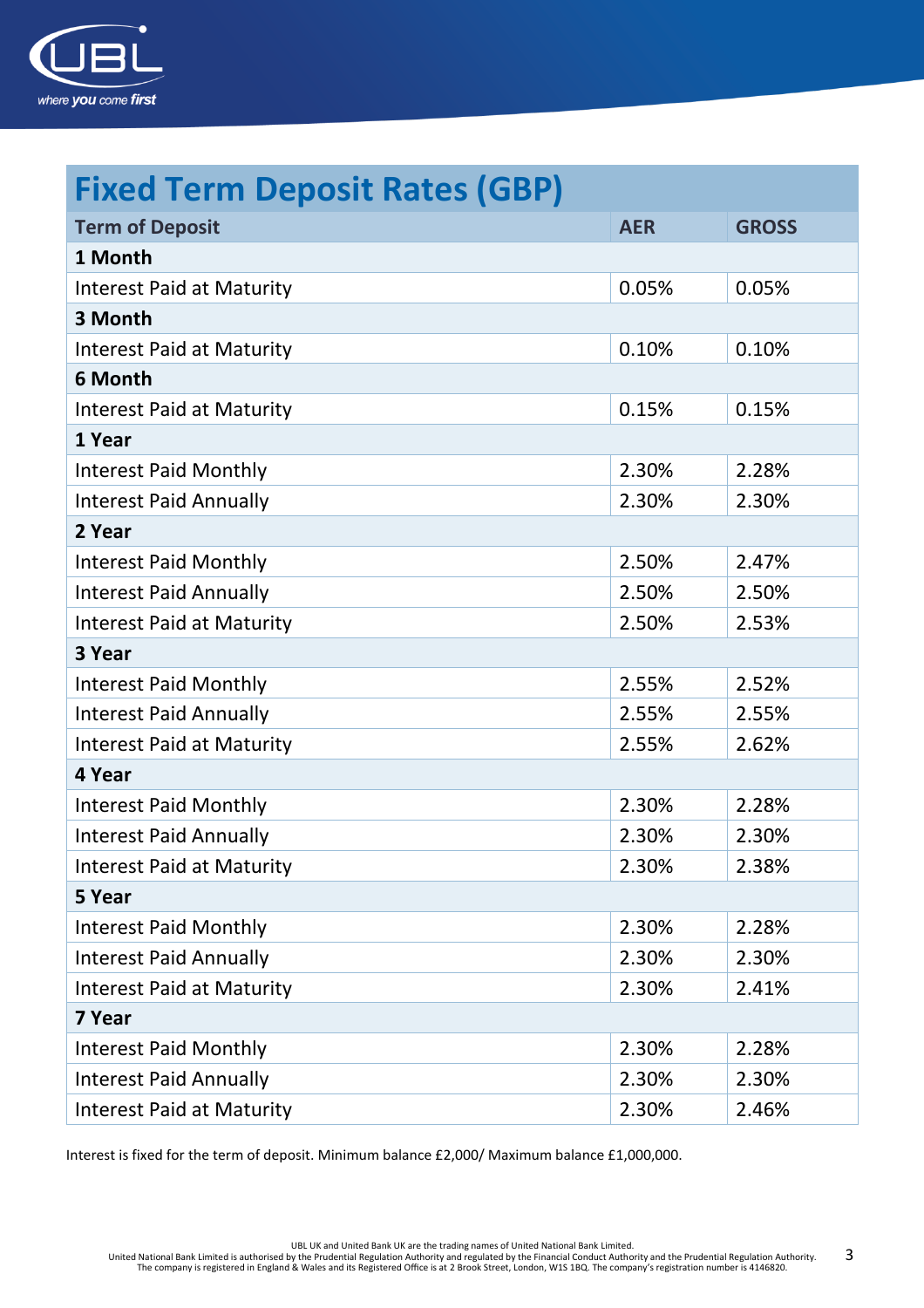

### **Fixed Deposit Rates (US Dollar)**

(For amounts between \$25,000 - \$1,000,000)

| <b>Term</b> | <b>AER/GROSS</b> |
|-------------|------------------|
| 1 Month     | 0.25%            |
| 3 Month     | 0.35%            |
| 6 Month     | 0.60%            |
| 12 Month    | 0.75%            |

The minimum balance requirement for new deposits is \$25,000. The existing fixed deposits with balances less than \$25,000 will also be offered the above interest rate for chosen term. Maximum deposit \$1,000,000.

| <b>Sterling Savings Account</b> |              |            |  |
|---------------------------------|--------------|------------|--|
| Balance up to:                  | <b>GROSS</b> | <b>AER</b> |  |
| Up to £9,999.00                 | 0.20%        | 0.20%      |  |
| Up to £49,999.00                | 0.25%        | 0.25%      |  |
| Up to £99,999.00                | 0.25%        | 0.25%      |  |
| up to £499,999.00               | 0.25%        | 0.25%      |  |
| Over £499,999.00                | 0.25%        | 0.25%      |  |

Interest on this product is variable and the interest is credited in June and December. We will inform you beforehand where the rate change is to your disadvantage.

**Please note** that interest is paid on incremental basis. For example, if you have a deposit of £40,000 you will be paid interest of 0.20% on the initial £9,999 and 0.25% for the remaining £30,001 of your balance.

| <b>90 Day Notice Account</b> |              |
|------------------------------|--------------|
| <b>Account</b>               | <b>GROSS</b> |
| 90 Day Notice Account        | 1.57%        |

UBL UK and United Bank UK are the trading names of United National Bank Limited.